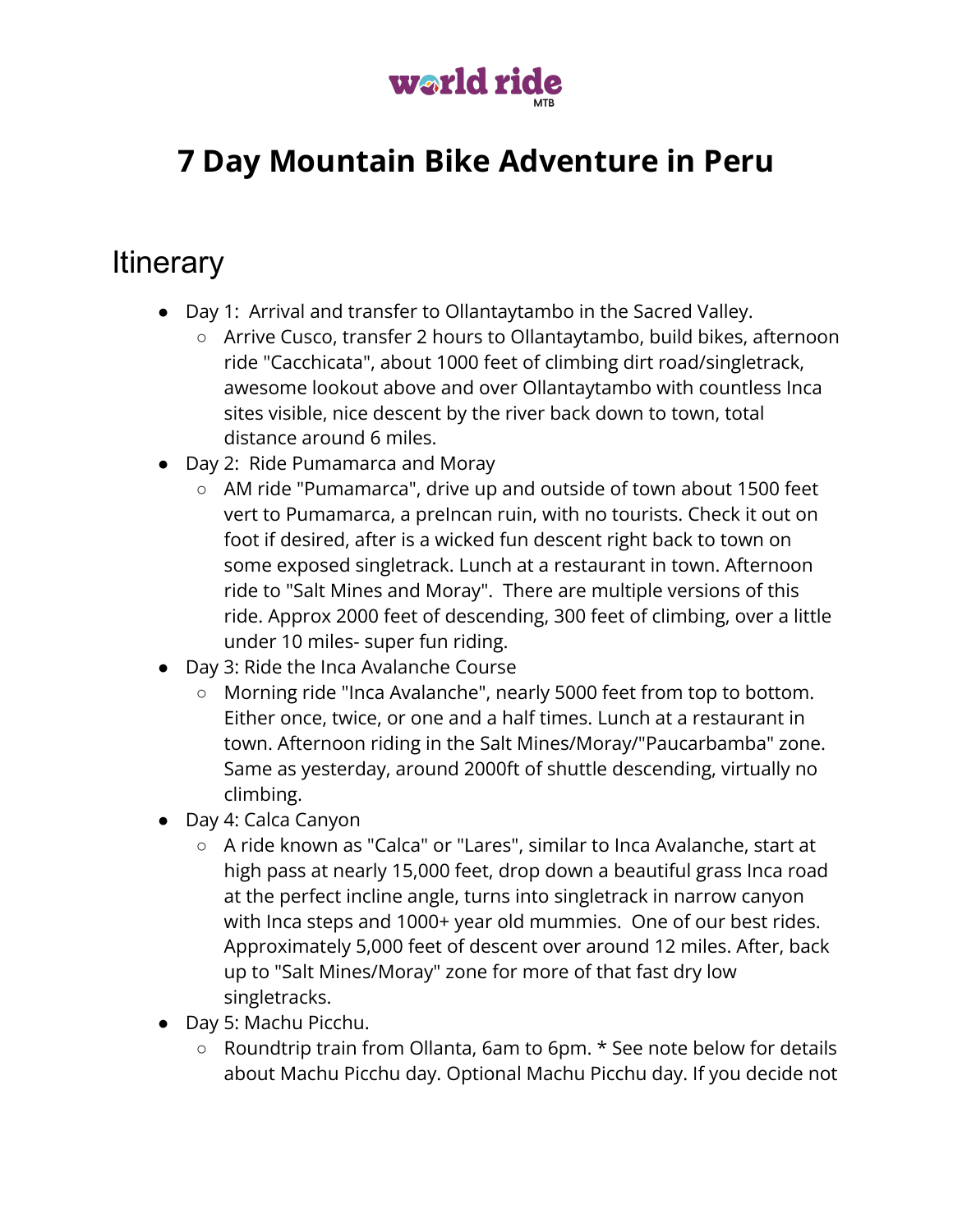

to travel to Machu Picchu, this day will be a free day to explore Ollanta on your own

- Day 6: Ride Lamay
	- Typically we do a ride today called "Lamay" and "Lamay 2", similar to Calca, but with more flowing singletrack. This is also our 'flex' day, which means it can be changed based on how everyone is feeling.
- Day 7: Flexible day- either ride or sightseeing around Cusco.

# Machu Picchu

Machu Picchu is not included in your tour as some people choose to skip it. If you choose to go, you will need to book a train ticket and Machu Picchu entry ticket.

• To book your entry, use this website: [Www.machupicchu.gob.pe](http://www.machupicchu.gob.pe/)

• To book your train ticket from Ollantaytambo to Machu Picchu, use this website: [Www.perurail.com](http://www.perurail.com/)

• To book your bus ticket from the train station to Machu Picchu, use this website: <https://www.ticketmachupicchu.com/book-bus-machu-picchu/>

There are two hikes in Machu Picchu- Huayna Picchu and Machu Picchu Mountain. Both are steep climbs that take you to great views of the ruins and surrounding areas. When you book your ticket to Machu Picchu, you can add on one of these hikes. Make sure to check the timing of when you can start and what time the trail closes! If you get access to one of the hikes, you might want to get it done first and then explore the rest of Machu Picchu after.

If you are on the fence about going to Machu Picchu- go! We highly recommend seeing this amazing place, even if you are not into "touristy" things.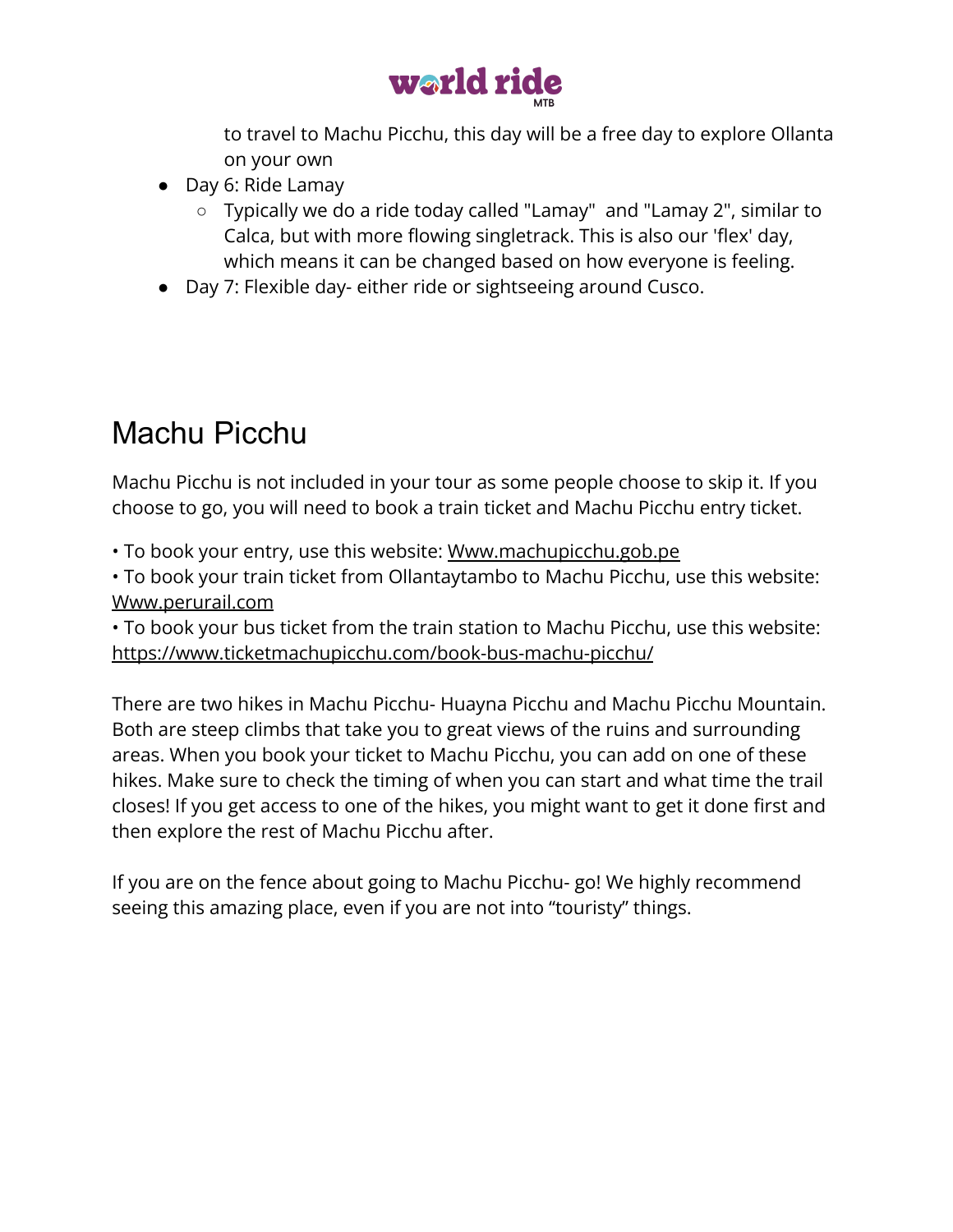

## Important details

### **Accomodations**

While in Peru, we will be staying in a hotel in Ollantaytambo. It is centrally located to be able to walk around town and to the train station to take you to Machu Picchu.

### **Food**

Food is not included in the tour. Some rides will stop at restaurants for lunch or for a post ride meal. There are plenty of great restaurants in Ollantaytambo for dinners in the evening.

#### **Peru Recommendations**

There are many sights to see in Peru! Let us know if you wish to stay extra in the Cusco area and we can arrange additional rides or tours.

### **Flights/Arriving in Peru**

Some of the airlines that fly to Peru currently have baggage policies that allow a bike as one of your checked bags. These include American and Delta. Make sure to check the baggage policy before you book your flight if you want to take your own bike with you!

Also, please make sure your flight arrives into Cusco the morning on the arrival day (the first day of the trip) or arrive a day early. We will be departing Cusco in the morning to take the 2 hour drive to the Sacred Valley and make it in time to build our bikes and do a short ride.

### **Flying with a bike vs. renting one in Peru**

There are not a lot of high quality bike rentals in Peru, so please plan to travel with your own bike. If you have never flown with your bike before, we have created a guide to help you with the process (insert link). Reach out if you have any questions about this!

## **Upon arrival in Cusco**

A driver will be at the airport waiting for you when you land in Cusco if you arrive the morning of the trip. They will be at the exit of baggage claim/customs and will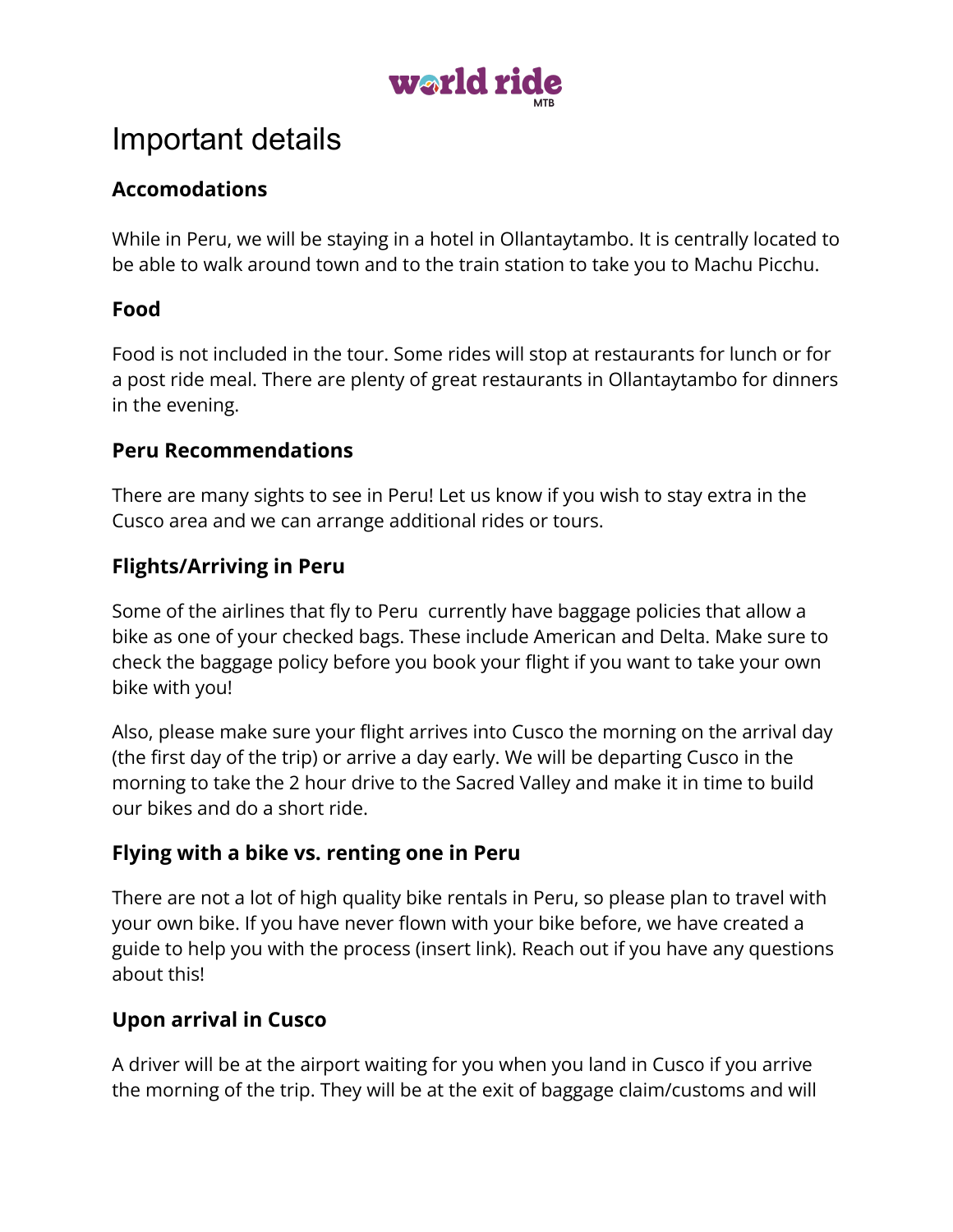

have a sign with your name on it. If you are traveling with a bike bag, they will be able to easily spot you. If not, make sure to look out for them. If you are arriving the day before the trip, please send us your hotel information so that the driver knows where to pick you up.

#### **Visa**

There is no need for a visa if traveling to Peru for less than 90 days. When you arrive in the country, you will go through customs and immigration with your passport. Make sure your passport is current and does not expire within 6 months of your travel date.

#### **Currency**

Some places accept credit cards in Peru, but it is mostly a cash based culture. It is recommended to get Peruvian currency from an ATM once you arrive in Cusco or Ollantaytambo. You can also exchange US dollars at a foreign currency exchange.

#### **Luggage**

We will be bringing all of our luggage with us to the Sacred Valley with us, including bike bags and boxes.

#### **Weather**

The weather in Peru is generally dry when we run our trips, sunny with highs in the 60's and 70's F and lows around 55 degrees F. It is unlikely to rain but we do recommend being prepared in case it does. The nights can be quite chilly, so make sure to bring a jacket and some warmer layers.

### **Gratuity**

Gratuity is not included in your trip and can make a big difference for them. We recommend 50-100 soles per guest per day. These get split between your guide and driver. If you would like to tip more, your guide and driver will very much appreciate it!

#### **Gear Donations**

World Ride trips help to support the growth of women's mountain biking in Peru. Gear is a limiter for the Peruvian ladies who are getting into mountain biking due to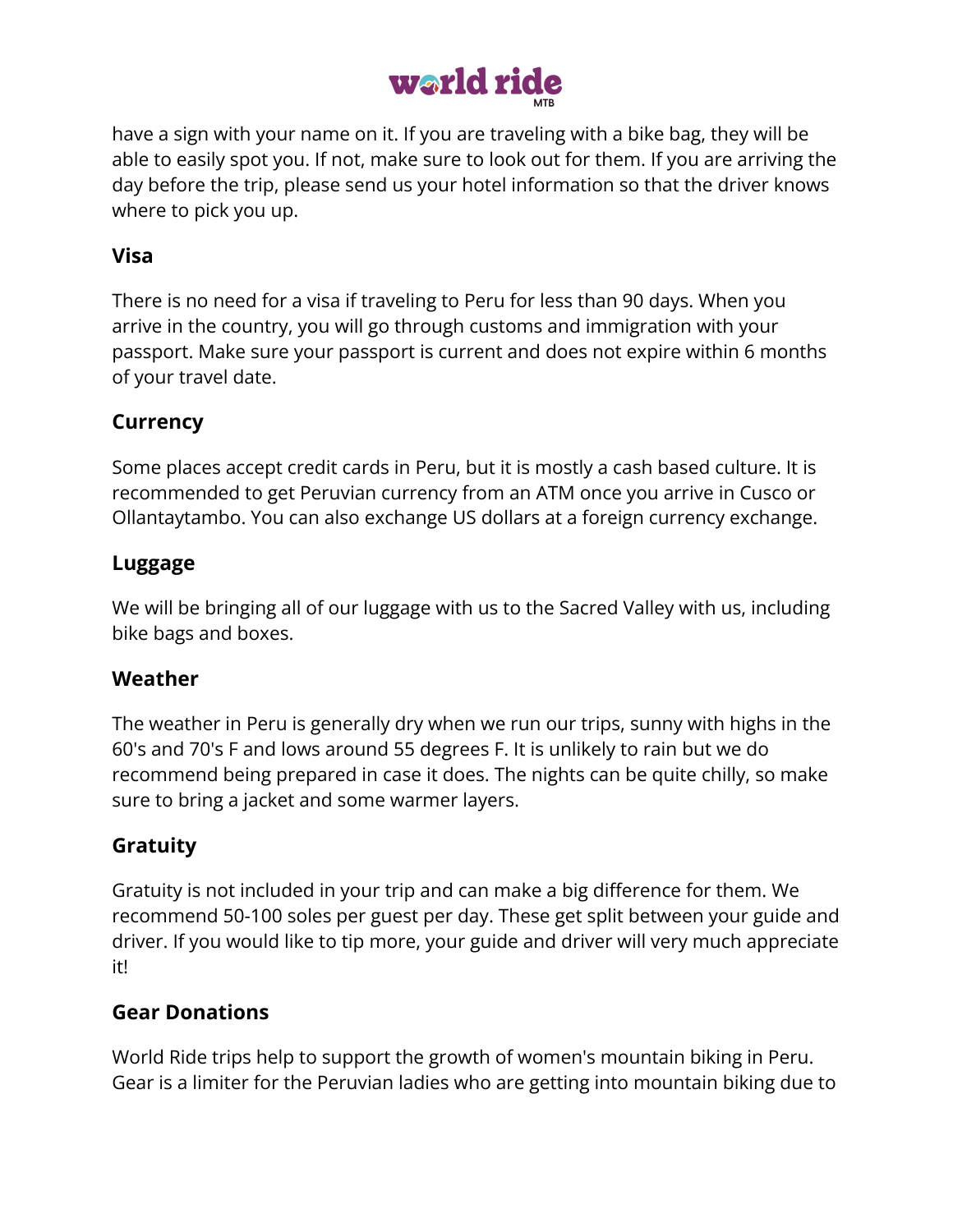

financial limitations. Any donations that you can bring to Peru to leave with the ladies is very much appreciated! Things that are needed include:

- Bikes (getting a new one? Travel down with your bike and then leave it there!)
- Helmets
- Pedals
- Shoes
- Tires
- Gloves
- Hydration Packs

## **Travel Insurance**

Travel insurance is recommended for your trip that includes medical. Typically bikes are not 100% covered by travel insurance policies. Many homeowners or renters policies do cover bikes while traveling abroad, so be sure to check into this before the trip. If you wish to get extra insurance for your bike, we recommend [Velosurance.](https://velosurance.com/)

# Packing List

Anything you need for your own bike if bringing

- Derailleur hanger
- Extra brake pads
- Any special bike tools -Multitool, mini pump, spare tube

Bike gear

- Helmet (we highly recommend a full face helmet for this trip)
- Sunglasses (or goggles)
- Buff/scarf
- Pack (at least 15L in size to carry layers and capacity of 3L of water)
- Bike shoes
- Gloves
- -3-4 pairs of bikes shorts or more depending on preference. (There are laundry services in Ollantaytambo that take a day or two to get your laundry back to you)
- -3-4 jerseys